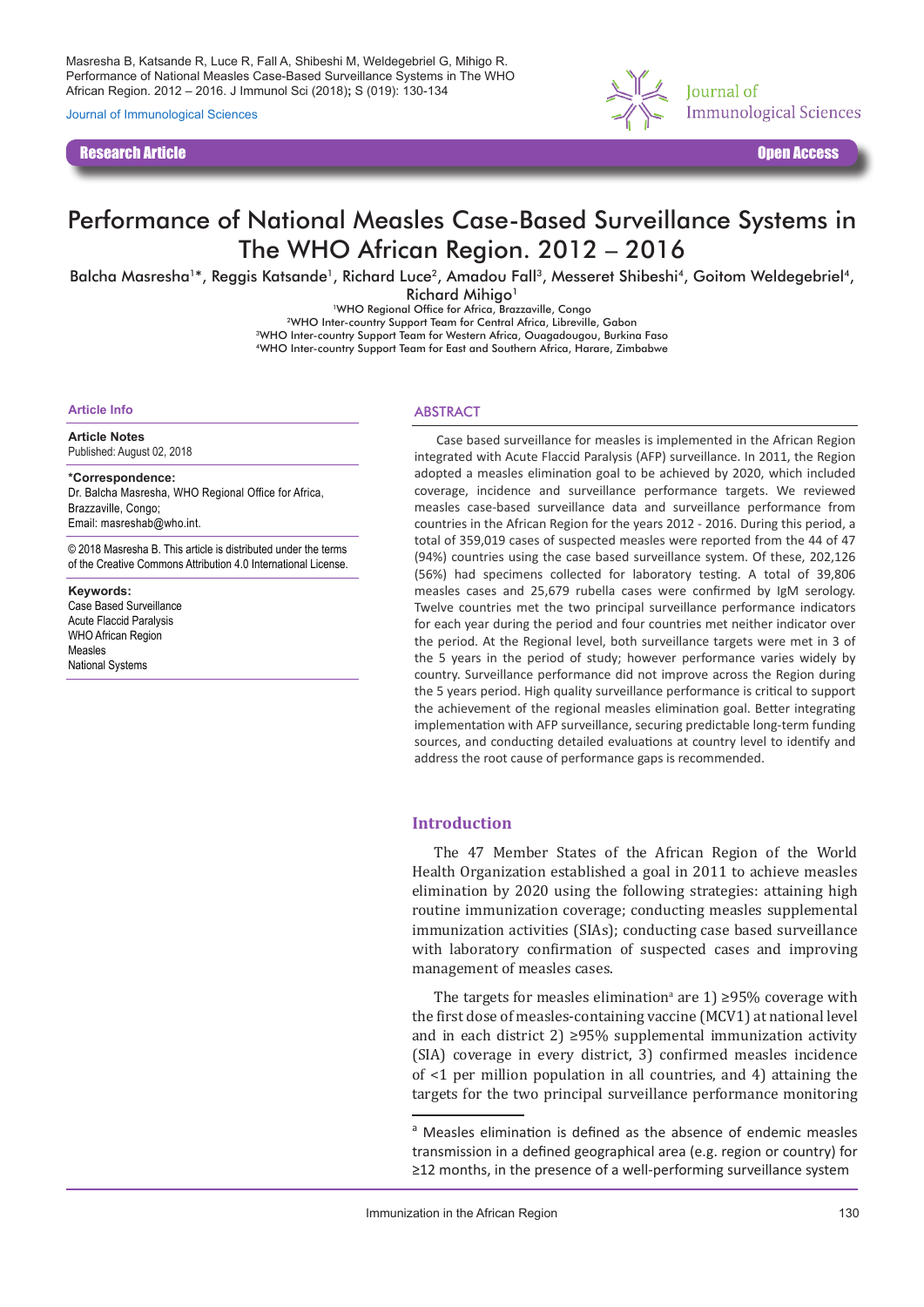indicators which are: ≥80% of districts with ≥1 suspected measles case with blood specimen reported per year and a non-measles febrile rash illness rate of ≥2 per 100,000 population<sup>1</sup>.

Countries in the African Region started implementing measles case-based surveillance just before or immediately after their initial wide age range measles supplemental immunisation activities (reaching children between 9 months and 14 years of age), when the burden of measles cases sharply declined. The case based surveillance system was established using the infrastructure available for polio surveillance and according to the Regional guidelines for integrated disease surveillance and response (IDSR)2 . In case-based surveillance system, each suspected measles case is investigated including laboratory testing. The case definition of a suspected measles is generalized maculo-papular rash and fever plus one of the following: cough, coryza (runny nose), or conjunctivitis. For each suspected measles case, an individual case investigation form is completed and a blood specimen collected and sent to the national laboratory for testing for measles-specific immunoglobulin M (IgM) antibody. If the laboratory result is negative for measles IgM testing, then it is tested for rubella IgM<sup>3</sup>.

A confirmed case of measles is one that has had positive serological confirmation of measles-specific IgM antibody in a person who had not received measles vaccination within 30 days before the specimen collection, or one with epidemiological linkage to a lab confirmed case of measles during a confirmed outbreak period, or a case of suspected measles that is clinically compatible but was not investigated with a lab specimen or linked to an outbreak<sup>3</sup>.

A case of measles confirmed by epidemiological linkage is a suspected measles case that has not had a specimen taken for serologic confirmation and is linked (in place, person and time) to lab confirmed cases; i.e., living in the same or in an adjacent district with a lab confirmed case where there is a likelihood of transmission; onset of rash of the two cases being within 30 days of each other.

At the Regional level, the performance of the case based surveillance system is regularly monitored using standard performance indicators which assess the sensitivity of the case detection and investigation system, but also the geographic spread of case notification and investigation. National surveillance programmes are encouraged to regularly monitor the performance of their surveillance system to ensure high quality performance and surveillance sensitivity.

Forty four of the 47 countries in the Region have case based surveillance systems, with Seychelles, Mauritius and Sao Tome being the exceptions. Nigeria and Ethiopia have 4 and 3 measles serology laboratories respectively, while each of the remaining countries in the surveillance network are supported by one national measles serology laboratory that conduct IgM testing of blood specimens using a standard test protocol and tools. All of these national laboratories undergo external quality assurance and accreditation exercises, coordinated by the Regional office of the  $WHO<sup>4</sup>$ .

In the case of large laboratory-confirmed outbreaks, countries use line lists that include fewer epidemiological variables and the information is sometimes sent through a parallel reporting system, and the data are captured using a system of aggregate reporting, which lacks details to allow accurate final case classification, or the measurement of surveillance performance Countries report the number of confirmed measles and rubella cases to the WHO and UNICEF officially at the end of the year, using the Joint reporting form (JRF)<sup>5</sup>. This report should ideally match the data in the case based surveillance databases.

# **Methods**

Case-based surveillance data are compiled at the national level into a computerized database that is shared with WHO on a weekly basis. We analysed the case-based surveillance data for the 5 years period from 2012 to 2016, to determine the quality of surveillance performance.

Surveillance performance is measured using standard indicators, of which two are considered principal monitoring indicators<sup>B</sup>. The non-measles febrile rash illness rate measures the level of case finding and investigation taking place in countries. The proportion of districts investigating suspected measles cases with blood specimen attempts to measure the representativeness of all subnational administrative units in the case investigation efforts. Other indicators of the quality of field surveillance include the following; the proportion of suspected measles cases investigated; the interval between notification and investigation of suspected cases; the interval between the shipment of measles specimens from the field to the lab and the time of receipt at the lab; the proportion of measles outbreaks investigated with blood specimens from the first five cases; the proportion of measles outbreaks with documentation done on measles viral strains.

This analysis only focused on the case detection and investigation component, and did not include the laboratory performance indicators.

# **Results**

In the years 2012 and 2013, a total of 43 countries were part of the surveillance network. Since 2014, South Sudan joined the African regional surveillance network as the 44<sup>th</sup> country in the Region.

**b** The non-measles febrile rash illness rate, and the proportion of districts investigating suspected measles cases with blood specimen.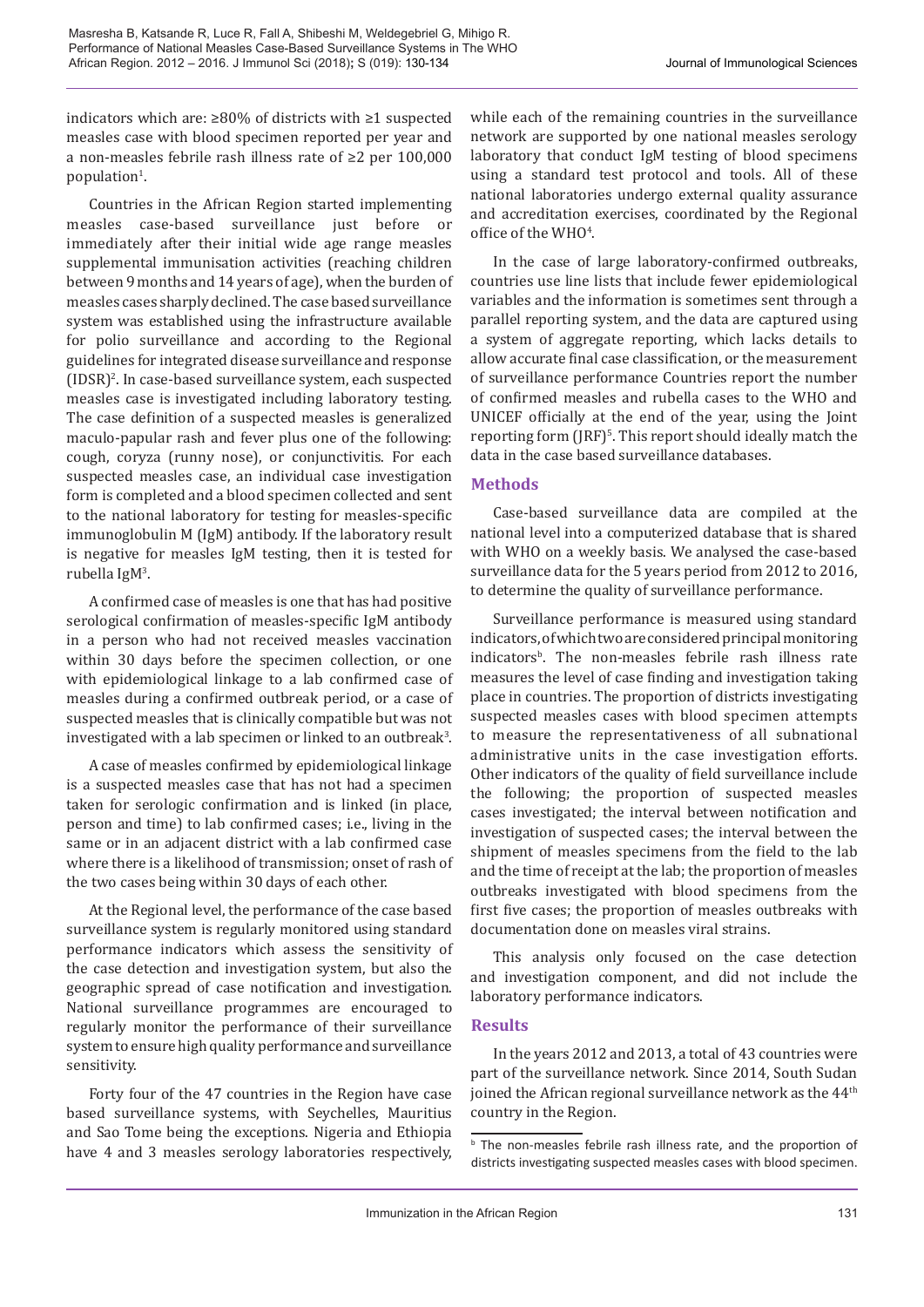**Table 1.** Measles surveillance performance. African region. 2012 - 2016.

| Parameter                                                                        | $2012*$ | 2013*  | 2014  | 2015  | 2016  |
|----------------------------------------------------------------------------------|---------|--------|-------|-------|-------|
| Total suspected measles cases reported                                           | 55717   | 101196 | 71566 | 68769 | 61771 |
| Number of cases with specimens collected                                         | 39693   | 41920  | 42690 | 38038 | 39785 |
| % suspected measles cases investigated                                           | 91%     | 78%    | 85%   | 82%   | 86%   |
| % lab results available                                                          | 96%     | 88%    | 88%   | 83%   | 83%   |
| Measles cases confirmed by lab                                                   | 8920    | 9831   | 8329  | 6717  | 6009  |
| Measles cases confirmed by lab, epidemiological linkage and clinically           | 25609   | 69910  | 37847 | 37838 | 28823 |
| Rubella cases confirmed by lab                                                   | 6659    | 3918   | 6106  | 5546  | 3450  |
| Non-measles febrile rash illness rate (NMFRI) per 100,000 population#            | 3.4     | 2.9    | 3.0   | 2.5   | 2.5   |
| Number of countries meeting the 2 per 100,000 target for NMFRI rate              | 30/43   | 25/43  | 26/44 | 27/44 | 25/44 |
| Proportion of districts reporting at least 1 suspected case with blood specimen# | 84%     | 78%    | 77%   | 82%   | 82%   |
| Number of countries meeting the 80% target for proportion districts reporting    | 26/43   | 27/43  | 28/44 | 24/44 | 28/44 |
| Number of countries with at least 80% lab results available                      | 40/43   | 35/43  | 34/44 | 37/44 | 34/44 |
| % specimens received at the lab within 3 days of collection                      | 49%     | 47%    | 51%   | 48%   | 36%   |
| % specimens received at the lab within 7 days of collection                      | 72%     | 69%    | 71%   | 68%   | 67%   |

# Principal surveillance performance indicators

\* South Sudan joined the African Region of the WHO in late 2013, and so the denominator for 2012 and 2013 is 43 countries, while for more recent years, the denominator is 44 countries.

In the 5 years between 2012 and 2016, a total of 359,019 cases of suspected measles were reported from the 44 countries in the network, out of which 202,126 (56%) specimens were collected for processing at the national laboratories. The average number of specimens collected from suspected measles cases across the Region was 40,425 per year. The largest number of suspected and confirmed cases of measles was reported in 2013. The laboratory testing confirmed 39,806 measles cases and 25,679 rubella cases by IgM serology. Additional measles case confirmation was done by epidemiological linkage and clinical compatibility for a total of 200,027 confirmed cases in the five years covered in the analysis. (Table 1) The annual incidence of confirmed measles across the Region ranged between 29.1 and 76.9 cases per million population per year. (Table 2)

The annual rate of non-measles febrile rash illness cases ranged between 2.5 and 3.4 per 100,000 population across the years. In addition, 77% - 84% of the districts in these target countries reported investigating suspected measles cases with a blood specimen per year. The non-measles febrile rash illness rate has been above the minimum target of 2 per 100,000 population at the Regional level throughout the 5 years, while the proportion of districts reporting at least one suspected measles case with a blood specimen fell below the target of 80% in 2013 and 2014. (Table 1)

Over the 5 years period, 27 countries had an average of 2 or more non-measles febrile rash illness rates. In 2016, a total of 25 countries reported a non-measles febrile rash illness rate of 2 or more per 100,000 population. (Table 3) There was no significant change in the proportion of districts reporting

**Table 2.** Incidence of confirmed measles in AFR. 2012 - 2016

|                                                                   | 2012  | 2013  | 2014  | 2015  | 2016  |
|-------------------------------------------------------------------|-------|-------|-------|-------|-------|
| Incidence of confirmed measles per million population             | 30.2  | 76.9  | 39.9  | 39.4  | 29.1  |
| Number of countries with incidence levels of $\leq$ 5 per million | 18/43 | 22/43 | 21/44 | 25/44 | 22/44 |
| Number of countries with incidence levels of $\leq 1$ per million | 12/43 | 15/43 | 12/44 | 14/44 | 11/44 |

**Table 3.** Number of countries according to their surveillance performance. 2012 - 2016

| NMFRI rate per 100,000 population                                                   | 2012 | 2013 | 2014          | 2015 | 2016 |
|-------------------------------------------------------------------------------------|------|------|---------------|------|------|
| < 0.5                                                                               | 5    | 7    | 7             | 4    | 3    |
| $0.5 - 0.9$                                                                         |      | 6    | 3             | 3    | 4    |
| $1.0 - 1.9$                                                                         | 6    | 5    | 8             | 10   | 12   |
| 2.0 and above                                                                       | 30   | 25   | 26            | 27   | 25   |
|                                                                                     | 43   | 43   | 44            | 44   | 44   |
| Proportion of districts reporting at least one suspected case with a blood specimen |      |      |               |      |      |
| $<60\%$                                                                             | 9    | 13   | 13            | 8    | 8    |
| 60-69%                                                                              | 3    | 2    |               | 6    | 3    |
| 70 - 79%                                                                            | 5    |      | $\mathcal{P}$ | 6    | 5    |
| 80% and above                                                                       | 26   | 27   | 28            | 24   | 28   |
|                                                                                     | 43   | 43   | 44            | 44   | 44   |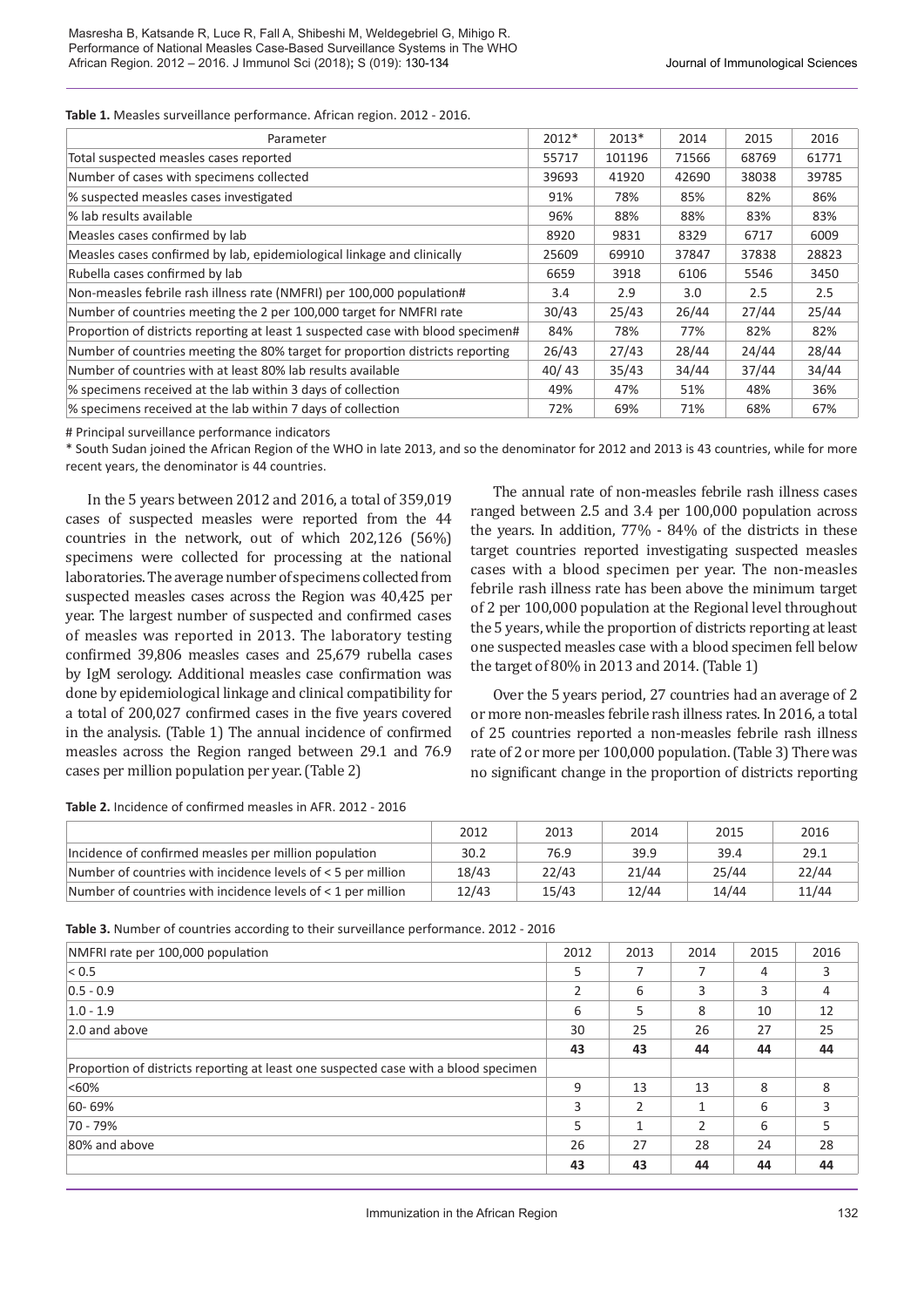across the years, with an average of 16 countries not achieving the 80% target in each of the five years.

Twelve countries met both surveillance performance targets in each of the five years. These are Cameroon, Congo, Ghana, Lesotho, Mozambique, Rwanda, Senegal, South Africa, Swaziland, Togo, Uganda, Zimbabwe. On the other hand Algeria, Burundi, Cape Verde, Chad, Comoros, Guinea Bissau, Liberia, Malawi, and Tanzania had nonmeasles febrile rash illness rate of less than 2 per 100,000 population in all five years under review. The target of 80% districts reporting was missed in all five years in Algeria, Angola, Burundi, Cape Verde, Eritrea, Guinea Bissau, Mauritania and Zambia.

The timeliness of arrival of samples from the field to the laboratory has shown a decline from 72% in 2012 to 67% in 2016 (Table 1).

# **Discussion**

Measles surveillance in the African Region is modelled after Acute Flaccid Paralysis (AFP) surveillance, and is implemented using the resources and infrastructure that was established for AFP surveillance<sup>6</sup>. The current measles case based surveillance system and the case classification scheme was developed in 2002 in order to support countries to document the disease burden and the change in epidemiological patterns soon after the wide age range measles SIAs. Since then, many countries have improved their routine immunisation coverage, and implemented numerous follow up SIAs at intervals of 2 – 4 years, depending on the routine immunisation coverage, and the country-specific epidemiological context<sup>7,8</sup>.

The number of suspected measles cases reported annually from 2012 – 2016 have increased significantly as compared to the reports in 20099 . This is due to an increase in the number of reporting countries from 40 in 2009 to 44 in 2016. In addition, large measles were outbreaks were reported from Nigeria in 2013, with a total of 52,900 cases.

This analysis reveals that, since the adoption of the measles elimination goal in 2011, the quality of measles surveillance has not shown significant improvement in the Region. The performance at Regional level shows that the targets for the two principal monitoring indicators were met in 2012, 2015 and 2016. In addition, there are major gaps in individual country performance, with less than two thirds of the countries meeting the targets for both principal monitoring indicators.

AFP surveillance activities in the Region are well funded and supported by a network of dedicated staff. The latest published report on AFP surveillance performance for the African Region (data up to 8 November 2016) shows that only 7 out of the 47 countries failed to reach the target for the annualised non-polio AFP detection rate, while

only 4 countries had less than  $80\%$  adequate specimens<sup>10</sup>. Hence, countries can do more in terms of ensuring better measles case detection and reporting by reinforcing the integration into AFP surveillance activities. However, with the winding down of the global polio eradication program, and the transition of polio assets, there is a serious risk that measles surveillance will remain under resourced.

The decline in the number of countries that achieved 80% availability of timely laboratory results was partly due to the stock-out of serological test kits experienced by the network laboratories in 2015 and 2016.

The number of measles cases officially reported by countries to the WHO and UNICEF indicate discrepancies with the number of cases confirmed through the case based surveillance system in the Democratic Republic of Congo<sup>5</sup>. This is due to the heavy reliance on aggregate reporting of measles in the country instead of using the case-based surveillance system, and so leads to an underrepresentation of the true magnitude of measles in the case based surveillance database.

As the Region makes progress towards the measles elimination targets, a more rigorous implementation of disease surveillance will be needed to identify each and every suspected case and cluster of cases<sup>8</sup>. Investigation of measles outbreaks requires that nasopharyngeal swabs specimens be collected from confirmed cases for genotyping of circulating viral strains. As countries make progress towards elimination, genotyping analysis will be more important in determining the origin and spread of measles viruses, and to document the interruption of chains of transmission $11$ .

While the Region has made significant progress in reporting rubella cases and documenting its burden using the existing surveillance system, there is a need to broaden the scope of surveillance to "fever and rash surveillance" in order to be able to capture all suspected measles as well as suspected rubella cases. The WHO Regional Office has developed guidelines to support the implementation of a more sensitive and rigorous fever and rash surveillance system, that responds to the demands of the elimination program. However, implementing this elimination-standard  $\,$ sur $\,$ veillan $\,$ ce requi $\,$ res addi $\,$ tional resour $\,$ ces at all $\,$ le $\,$ els $^4$ .

Disease surveillance provides the critical information needed to quickly detect and stop transmission of measles, to identify immunity gaps and fix areas of programme weakness, and to drive immunisation programme activities. In addition, surveillance plays a critical role in documenting the progress towards elimination and in the eventual verification of elimination at country and Regional level. When determining whether a country has achieved elimination, the verification exercise considers 5 lines of evidence – disease epidemiology, population